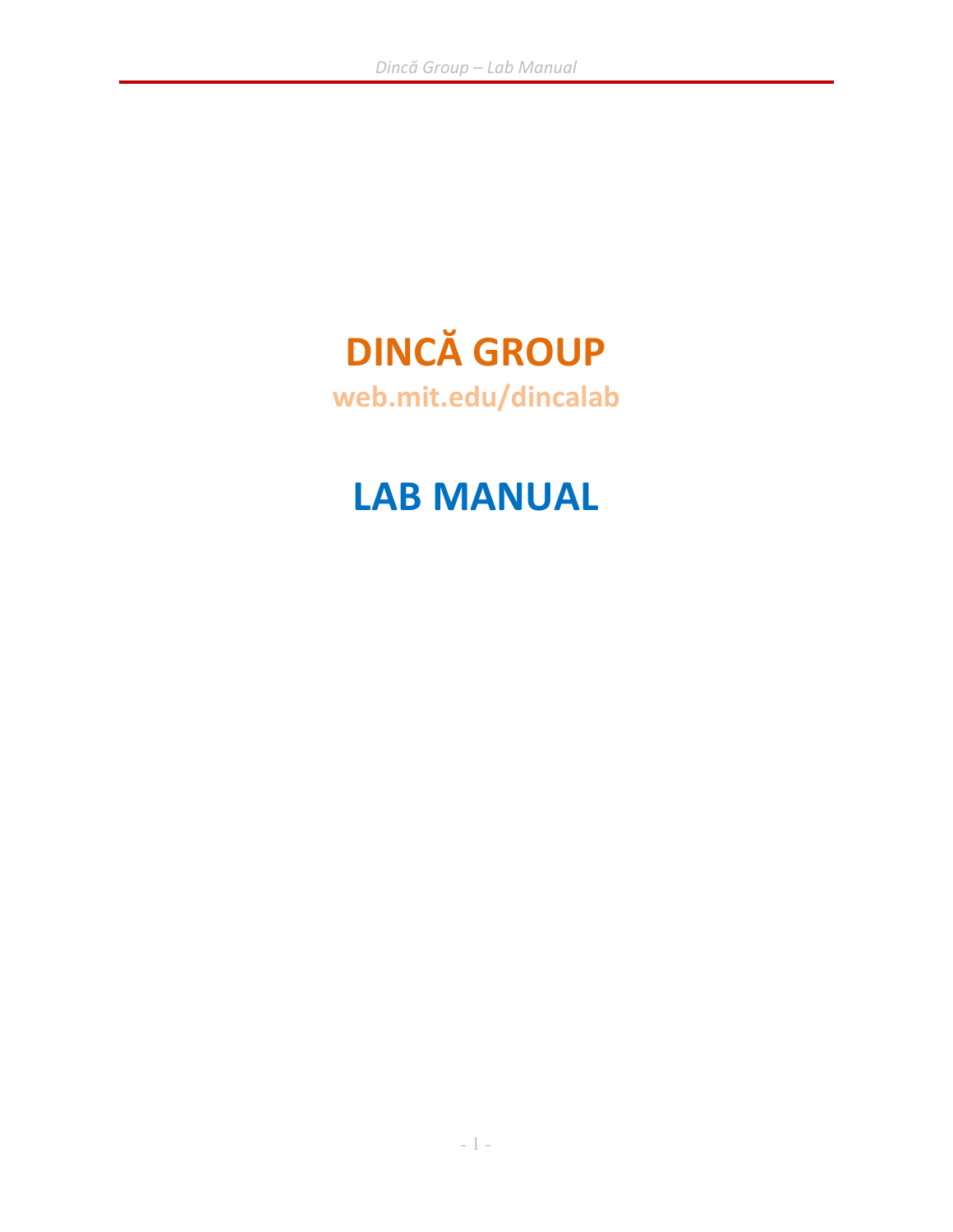#### Frequently unanswered questions:

Q: What is graduate school? What does getting a PhD mean?

A: Graduate school is not a 9-to-5 job. You are here to become a scientific leader, not a technician. To get a PhD means that YOU contribute something original to the scientific community. When getting a PhD you should know more about your project than anyone else.

#### Q: How do I make sure I have a successful PhD?

A: This requires a multi-tiered answer, all of the following bearing equal importance:

- 1. Take ownership of your project. You will learn to love it and hate it, but you will have a special connection with it.
	- a. Know the background information better than anyone else.
	- b. Know the caveats of your research better than anyone else.
	- c. Don't become an automaton. Don't simply follow SOPs without understanding how an instrument works. Don't take instruments and software programs as black boxes. Educate yourself about each and every technique/theory that you are using to collect and analyze data. Learn from others, but understand what you're learning.
	- d. Get the help you need. Take full advantage of group meetings, seminars, other members in lab, and especially the MIT faculty and your colleagues. You are surrounded by some of the best experts in the world in almost every science and engineering discipline.
	- e. VERY IMPORTANT: don't get too focused. It is easy to lose yourself in your project. Keep up with literature, go to seminars OUTSIDE your area (e.g. Materials Science, Excitonics, Bioengineering - use RSS Feeds from MIT Events to learn about many of these), and take classes that you are interested in. An MIT graduate should be broadly educated.
	- f. Learn how to train people. If you want to do research only with your own two hands, you should not be getting a PhD. People with PhDs lead research teams (either in industry or academia). Train UROPs and TA classes. Take the time to show others in the group how to do something.

#### Q: How much am I expected to work?

A: As much as you need to move your project along. Ambiguous? Yes. Some projects are harder than others, so don't be frustrated that you need to work late on weekends, when your neighbor doesn't (although your neighbor probably should, too). As a general rule, however, you will be expected to work ~60 hrs/week (including weekends), whether it is experimental work at your hood, bench, or glovebox, writing manuscripts, preparing presentations, etc.

#### Q: Am I expected to write papers?

A: Yes. Whatever you do with your life after grad school, it is important to be able to communicate effectively. You should learn how to write papers and you will write the first draft of all the papers you are a first author on. You will learn how to make appropriate figures and how to give effective presentations. As a first author on a manuscript, you should double check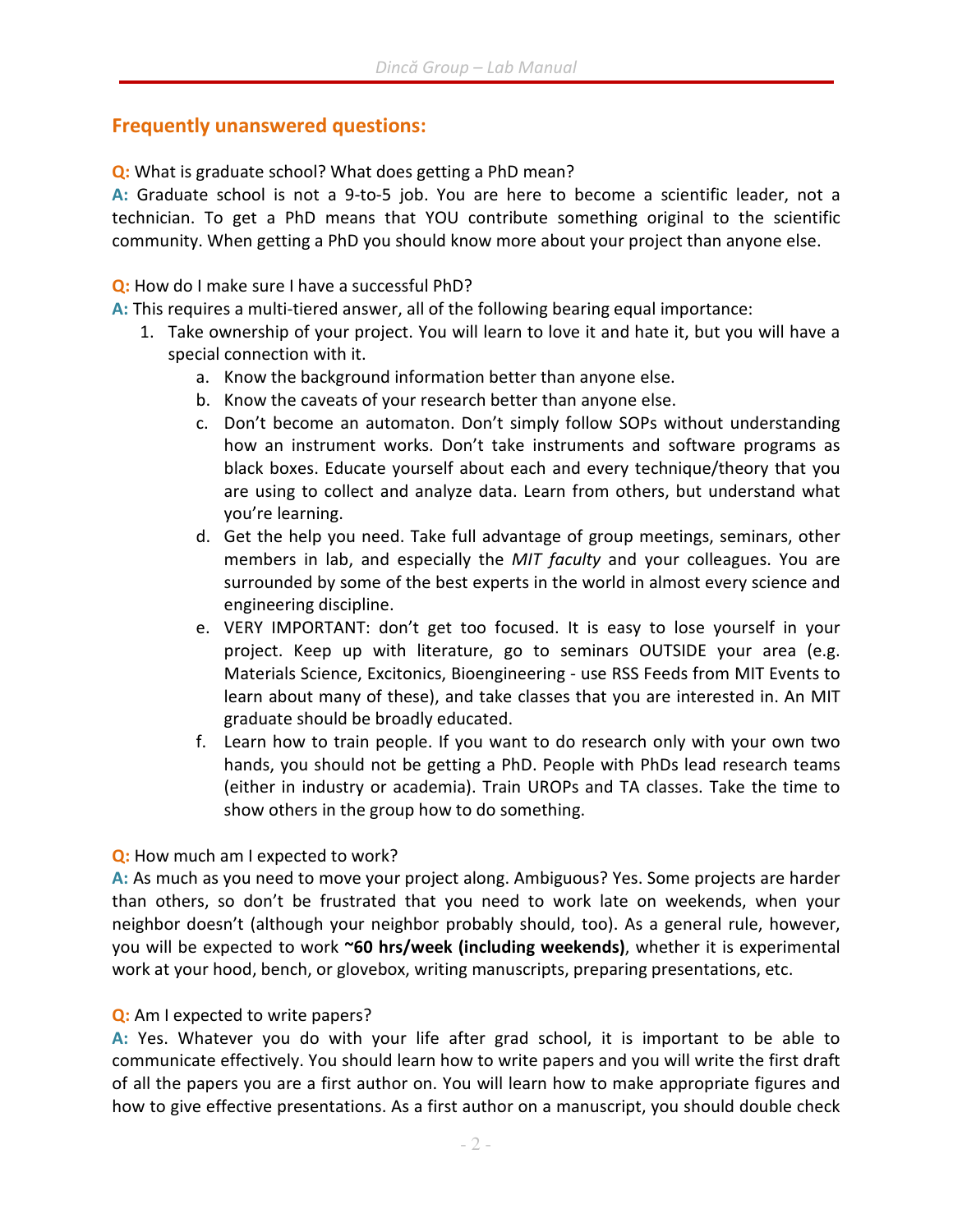every reference and every tick mark or symbol on a graph. You should know your paper inside and out, you are the expert.

Q: Is there a specific way I need to keep my notebook?

A: Yes. People will come after you and will need to repeat experiments that you've done. It is of paramount importance to keep a good record. See details in the following pages.

Q: How do I plan for the future?

A: Regardless of what you do after grad school, you will need letters. Recommendation letters are more important to your future than anything else. Do the best job you can on oral presentations and oral exams. Your letter writers won't have the time to read your papers, so you need to impress through your presentations and your thesis. When you meet with your advisor/chair, bring a sheet of paper with some discussion points, don't show up with a blank notepad. Finally, treat faculty with respect and be a good citizen of the department. Research is about teamwork. Show that you can get along with others and help out when the situation calls for it.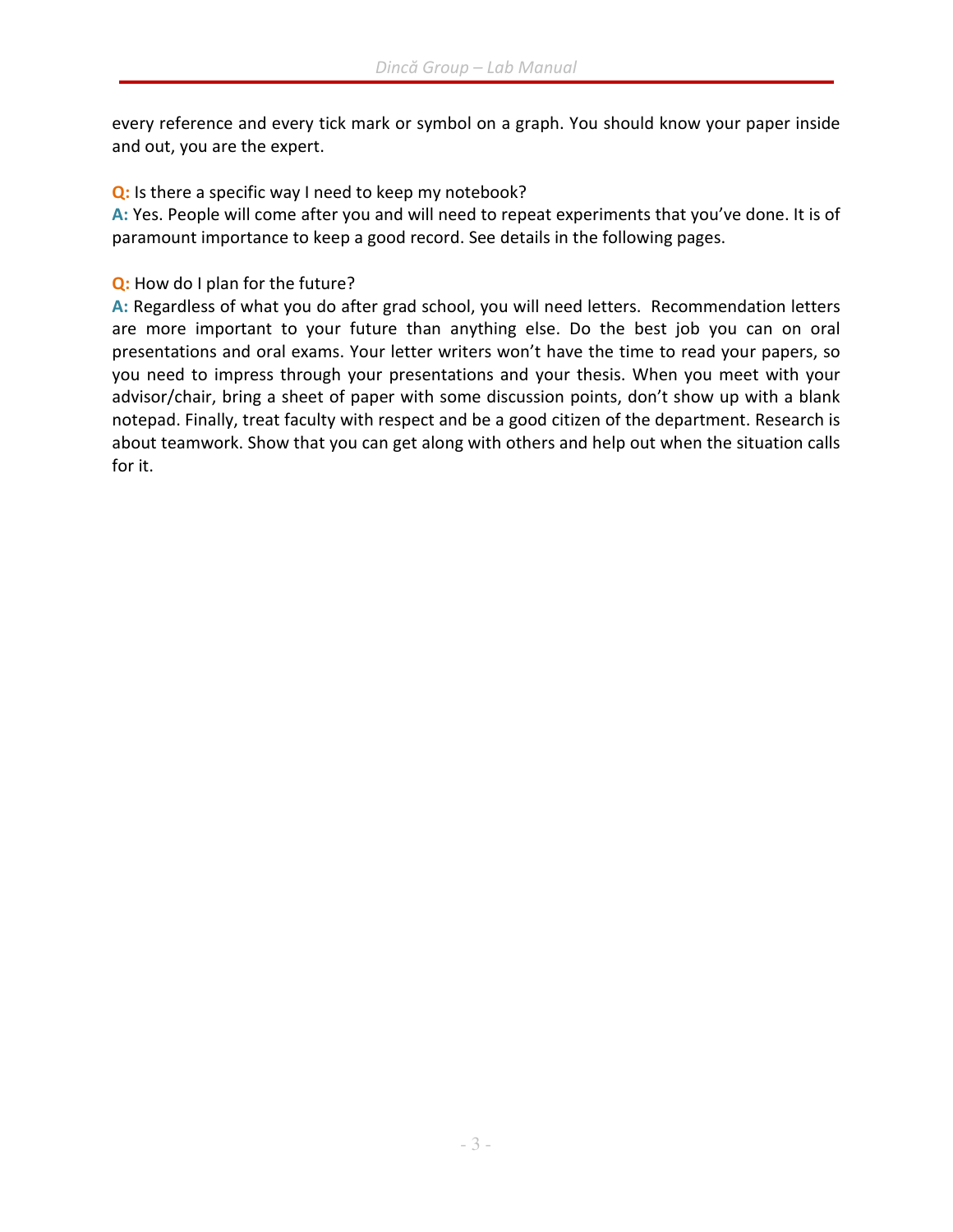### LAB SAFETY

#### General Requirements

All graduate students, UROP students, postdocs, visiting scientists, and other researchers working with chemicals and other hazardous materials must complete the Training Needs Assessment which is accessible through the EH&S Office's training web site http://web.mit.edu/environment/training/. All new students/postdocs must complete the following steps prior to beginning work in lab. Even if you do not work in areas where hazardous chemicals are in use you still need to complete step 5, listed below.

- (1) New personnel must attend the Chemical Hygiene and Safety Lecture presented in January or view a video recording of the lecture. The video is accessible through the training web site listed above.
- (2) Read and understand the Chemistry Department Chemical Hygiene Plan and Safety Manual. Copies of the book can be obtained in Chemistry Headquarters or from Jim Doughty (4-469).
- (3) Receive Initial Lab Specific Chemical Hygiene and Safety Training from the group's EH&S Representative. This is an orientation to the location of safety equipment in the laboratory and to special hazards associated with the research in the group.
- (4) Complete the training course, Managing Hazardous Waste. This is offered as a web based course and is accessible through the EH&S Office's training website listed above. This is an annual requirement.
- (5) Obtain the **EH&S Clearance Form** from Chemistry Headquarters or from Jim Doughty (4-469). New members must sign the EHS Clearance Form and obtain Mircea's signature and submit it to Jim Doughty (4-469).

No individual is permitted to work in areas in which chemicals are in use until all of the above steps have been completed and a signed EHS Clearance Form is submitted.

Note: Additional training is required for individuals working with other hazardous materials including (but not limited to) lasers, radioactive materials, and certain biohazardous materials. Completing the Training Needs Assessment Form will dictate your training needs. It is the responsibility of the researcher to ensure that all of these training requirements are met.

Contact Jim Doughty EH&S Coordinator (324-6132, jdoughty@mit.edu) with any questions.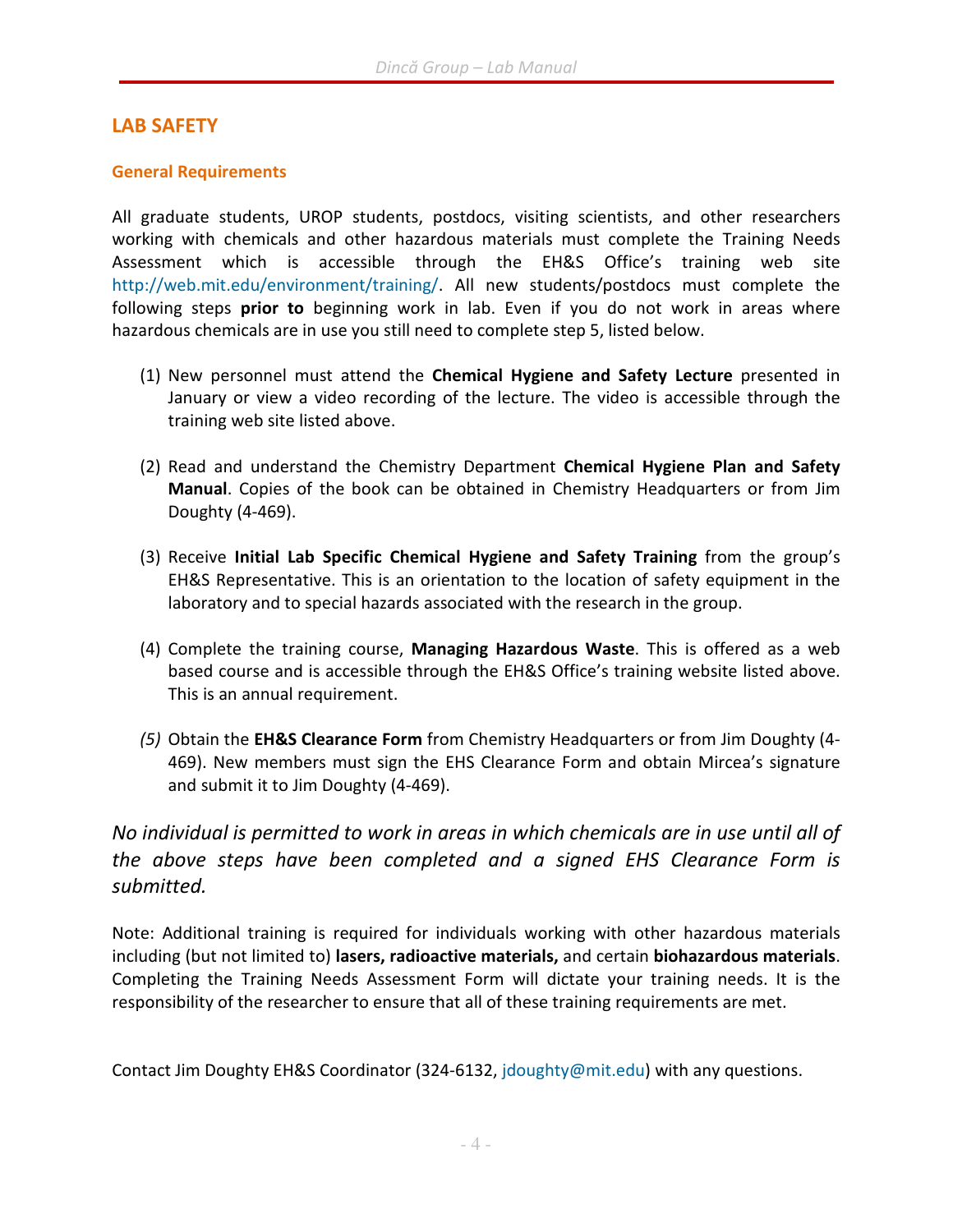#### Additional Dincă Lab requirements

- 1) Make sure you are trained by a senior group member or by Mircea before handling toxic, caustic, flammable, and explosive compounds and sign the training log in the group room to keep a record of your training. Examples of compounds to be particularly careful with:
	- **perchlorates (NEVER** use a perchlorate without prior approval by MD)
	- cyanides and azides (NEVER use acid wash or work outside the hood HCN and  $HN<sub>3</sub>$  are extremely potent poisonous gases and the latter is also explosive)
	- diazoalkanes they explode
	- azides -in addition to the above, NEVER use azides in chlorinated solvents they can form diazoalkanes, which are explosive.
	- <sup>t</sup>BuLi Avoid it if you can. If you cannot, let Mircea know before you use it. In principle, you can only use it in the glove box. Tert-BuLi burns violently when encountering air. Do not use <sup>t</sup>BuLi in THF and ether. It burns.
	- Metallic Li/Al/Cs should never be placed in  $N_2$  filled dry boxes or under a nitrogen atmosphere on your line. A violent and highly exothermic reaction will result from spontaneous "Li<sub>3</sub>N" formation.
	- Pd over Carbon catalysts are known to be flammable. So it is normal if one sees fire when working reaction up. This is probably why some people use Pd/C that contains water. Water is compatible with this catalyst. So when you do hydrogenation reaction using Pd/C, be cautious. Read appropriate literature for handling. Pd/C with methanol is a dangerous combination, so should be avoided. With EtOH it might work. In any case, make sure you are aware of the danger and be ready for any small fire. In particular, work in the hood where there are no other flammable materials nearby (such as solvents, reagents). Have quick access to water to put out a small fire.
	- Toxicity Hazards: Exercise extreme caution when using these reagents!! Clean up spills in your hood and in public areas (balances, dry boxes, etc) immediately using appropriate procedures, and dispose of cleaning supplies/gloves in solid waste containers beneath the hood (to avoid fume inhalation). Dispose of gloves (in solid waste container beneath the hood) whenever you may have come in contact with these reagents. Dispose of all contaminated waste in a separate Ziploc bag before removing it from the box, and purge the box after the use of these compounds (and before opening the antechamber).
		- Thallium salts (e.g., TlOEt).
		- Alkyl mercury salts (e.g., HgMe<sub>2</sub>). Warning: never use HgMe<sub>2</sub>.
		- Tin reagents (especially tetra-alkyl or tri-alkyl aryl Sn compounds).
		- Alkylating agents (e.g., MeI): potent carcinogenics
		- Hydrazines (esp. MeNH-NH2 and anhydrous H2N-NH2): potent carcinogens
		- Be careful with sulfur containing molecules as they can be quite smelly!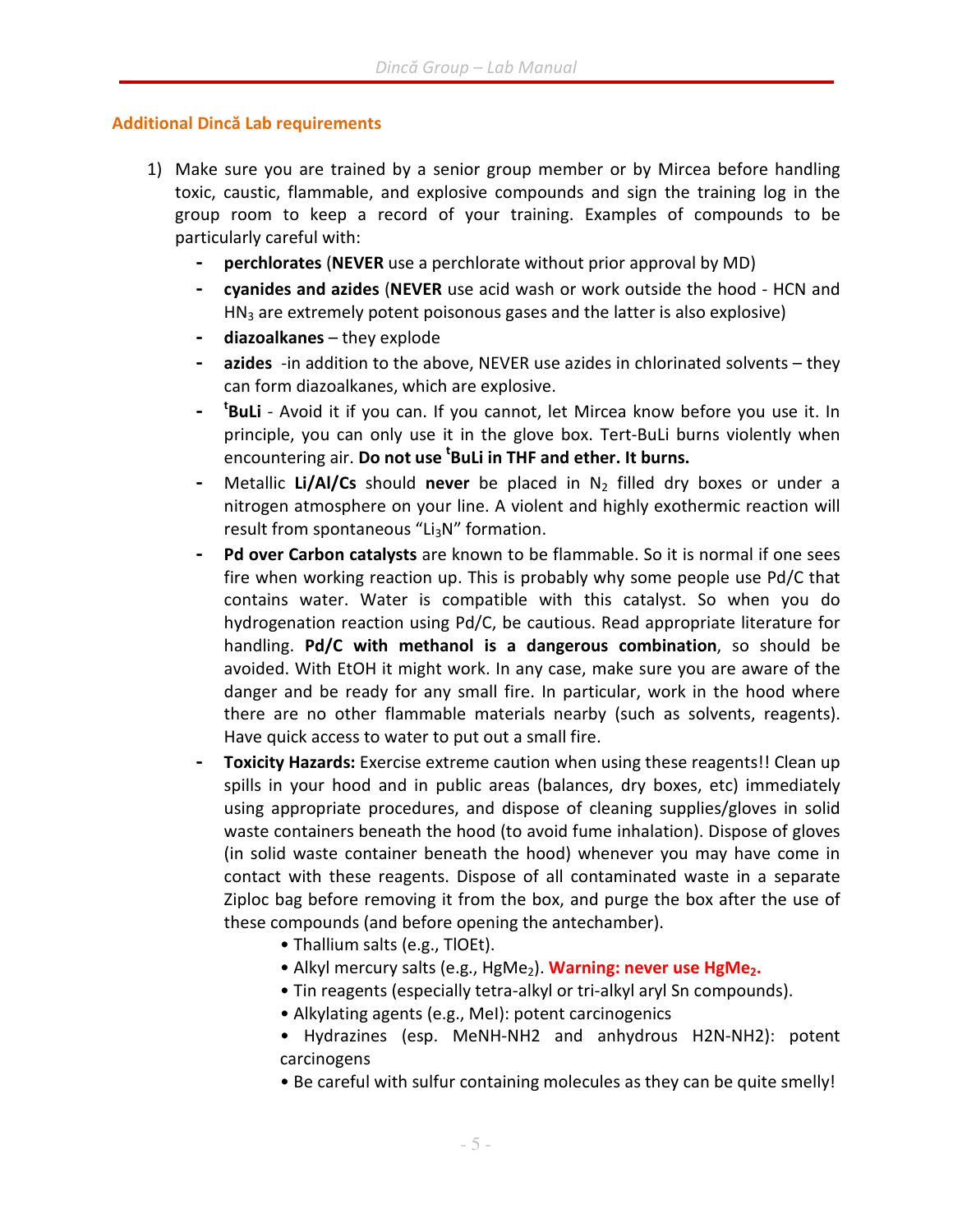### 2) It is forbidden to leave the following types of experiments unattended:

° use of toxic gas: CO, phosgene, phsophines, chlorine

- ° very exothermic reaction as diazotization, Grignard, hydrogenation, nitration, etc.
- ° manipulation of alkali metals.

° prepare a reaction in autoclave

3) Notify the group's EHS representative and Mircea immediately if you have been injured or if a major spill occurred (toxic, caustic, or flammable compound).

EMERGENCIES – Dial 100 from any campus phone for assistance in any emergency.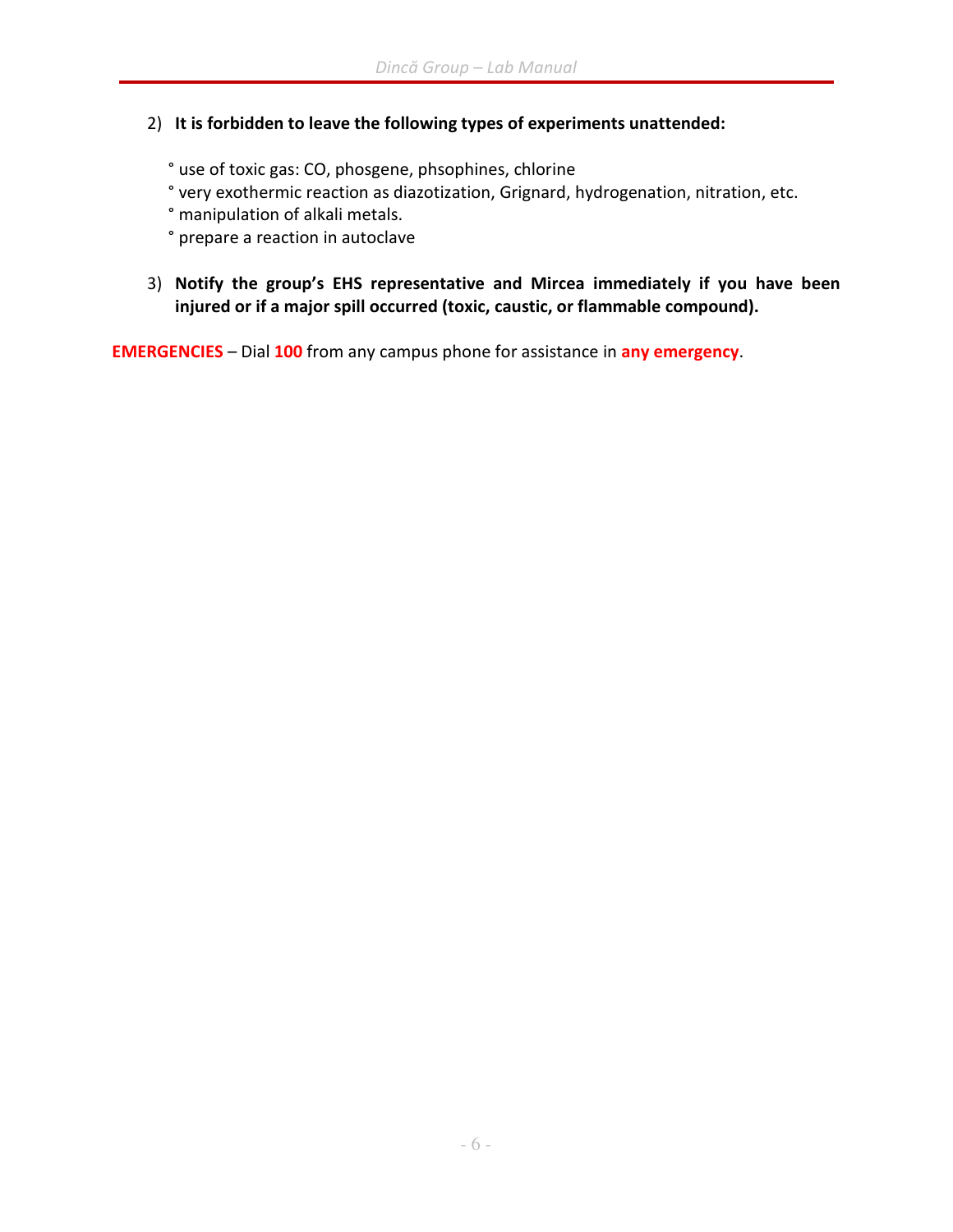### NOTEBOOKS

#### General

ALL members of the group will use the group sanctioned laboratory notebook: Rediform Computation Notebook

#### 4x4 Quad, 11-3/4"x9-1/4"

Upon joining, each group member will obtain 15 GB of storage on the group server, where they should back up ALL electronic raw data (do not store large pictures). Each group member will also set-up a free TSM backup account with MIT, which will allow them to store 15 GB of data free of charge.

#### Keeping a proper notebook

- Leave 6 blank pages in the beginning for the Table of Contents. Be sure to updates the TOC frequently, both for your own good, and especially for people coming after you that will try to replicate/study your work.
- Each experiment will bear a label containing the notebook owner's initial's followed by an underscore and notebook page number. For instance, the label MD3\_45 corresponds to an experiment in Mircea's third notebook on page 45.
- Characterizations do not qualify as new experiments. For instance, the IR, UV, mass spec, or TLC of a product or a new MOF should not receive new numbers. It is required that you paste reduced size copies of IR and UV spectra that you take directly into your notebook using magic tape. NMR and other data need not be pasted as images in the notebook, but this is recommended too.
- Full size copies of ALL spectra must be kept in dedicated spectra folders to accompany each (or multiple) notebook, as necessary.
- If a major new experiment in UV analysis or gas sorption is undertaken, for instance, they should be considered new experiments and should receive proper labeling in the Table of Contents.
- Combinatorial-type small scale exploratory reactions will be recorded in a table and each table will be counted as a single experiment.
- If you use ChemDraw to set-up your reactions, always check that the formula and MW given by ChemDraw's recognition software agrees with your own calculation for your starting materials. Getting the stoichiometry right is the first important step in any chemical experiment.
- Do not erase anything in the notebook. Simply use strikethrough and continue your text. You learn from mistakes, so don't delete them.
- Date your notes every time you write something in your notebook. If an experiment takes multiple days, you will have multiple dates on the same page.
- Make detailed observations. The more detail you provide, the easier it will be for yourself and those who will come after you to follow your work.
- BACKING up data: all electronic data (spectra, raw adsorption data, e-chem data, etc) MUST be backed up WEEKLY on the group's Network-Attached Storage Drive. If you do not have an account on the network drive, contact the computer person/Mircea to get one.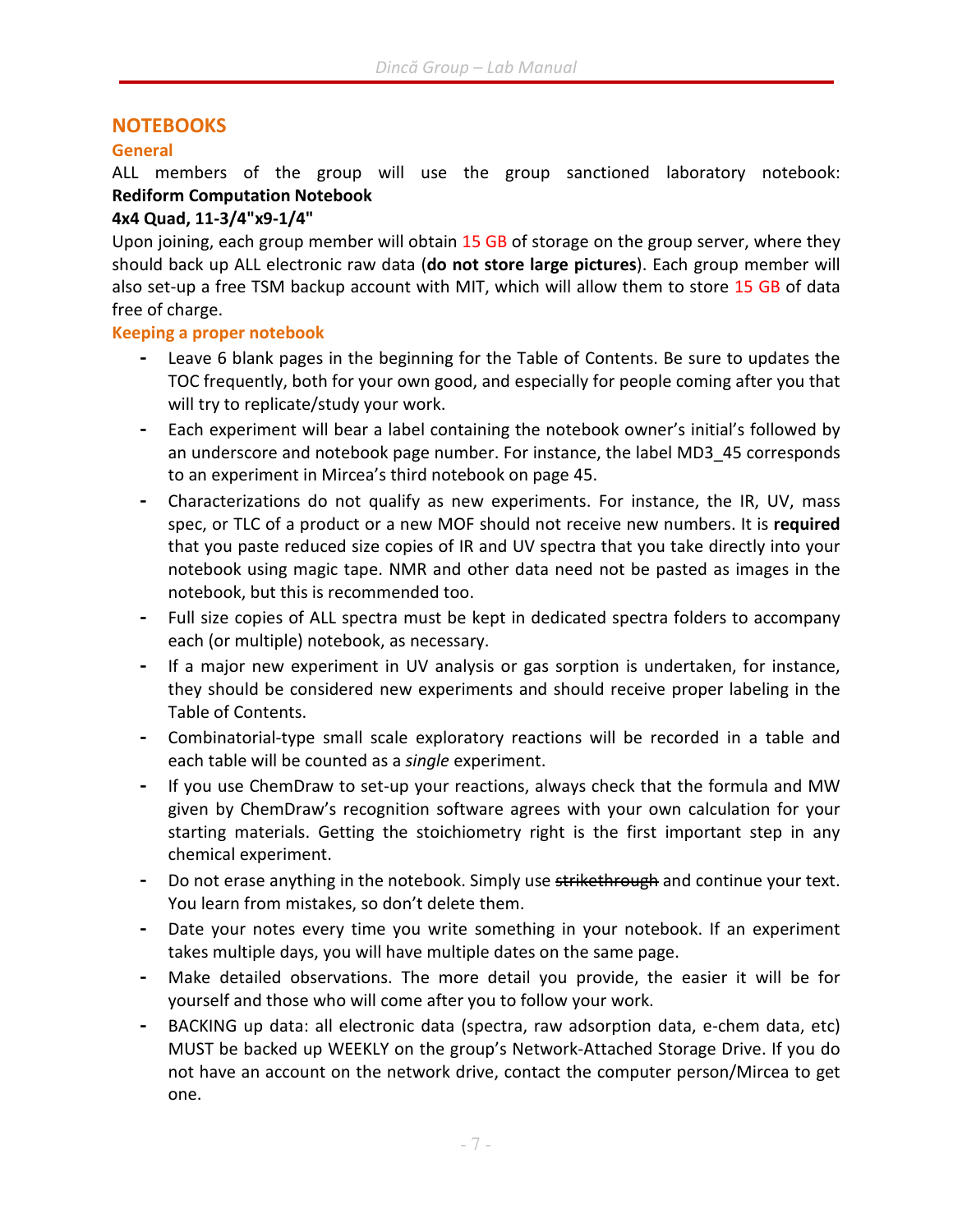#### RUNNING REACTIONS

#### General

For a great reference on synthesis and useful lab techniques, see the Not Voodoo page from Alison Frontier's website at the University of Rochester (linked from our group's webpage under "Links"). This website has information on many basic techniques such as: TLC staining, temperature of various baths, flash chromatography, etc. For additional information on flash chromatography see "Rapid Chromatographic Technique for Preparative Separations with Moderate Resolution." J. Org. Chem. 1978, 43, 2923-2925.

If you are not sure how to set up a reaction or an experiment, ASK a senior member of the group or Mircea for help.

#### **Details**

- Start with pure reagents and chemicals. See "Purification of Laboratory Chemicals" by Armarego and Chai for information on purifying common reagents and solvents.
- For information on how to handle air-sensitive compounds and perform air-sensitive manipulations outside of the glovebox see "Manipulation of air-sensitive compounds" by Shriver and Drezdzon.
- Wipe off balance surface and pan with a balance brush after each use.
- Run new reactions on a small scale (~100-200 mg). After successful identification of reaction conditions and purification procedure, you may scale up the reaction. This is especially true for reactions involving expensive  $2^{nd}$  and  $3^{rd}$  row transition metals or similarly priced organic chemicals.
- Monitor organic reactions by TLC. Crude NMR and IR can be used, but only in addition to TLC.
- ALWAYS work up reactions immediately upon completion. Leaving a reaction sitting overnight because it is too late is not OK. Plan your reactions accordingly.
- If you observe major by-products take the time to identify them. This may help in devising more efficient/higher yielding routes towards your product.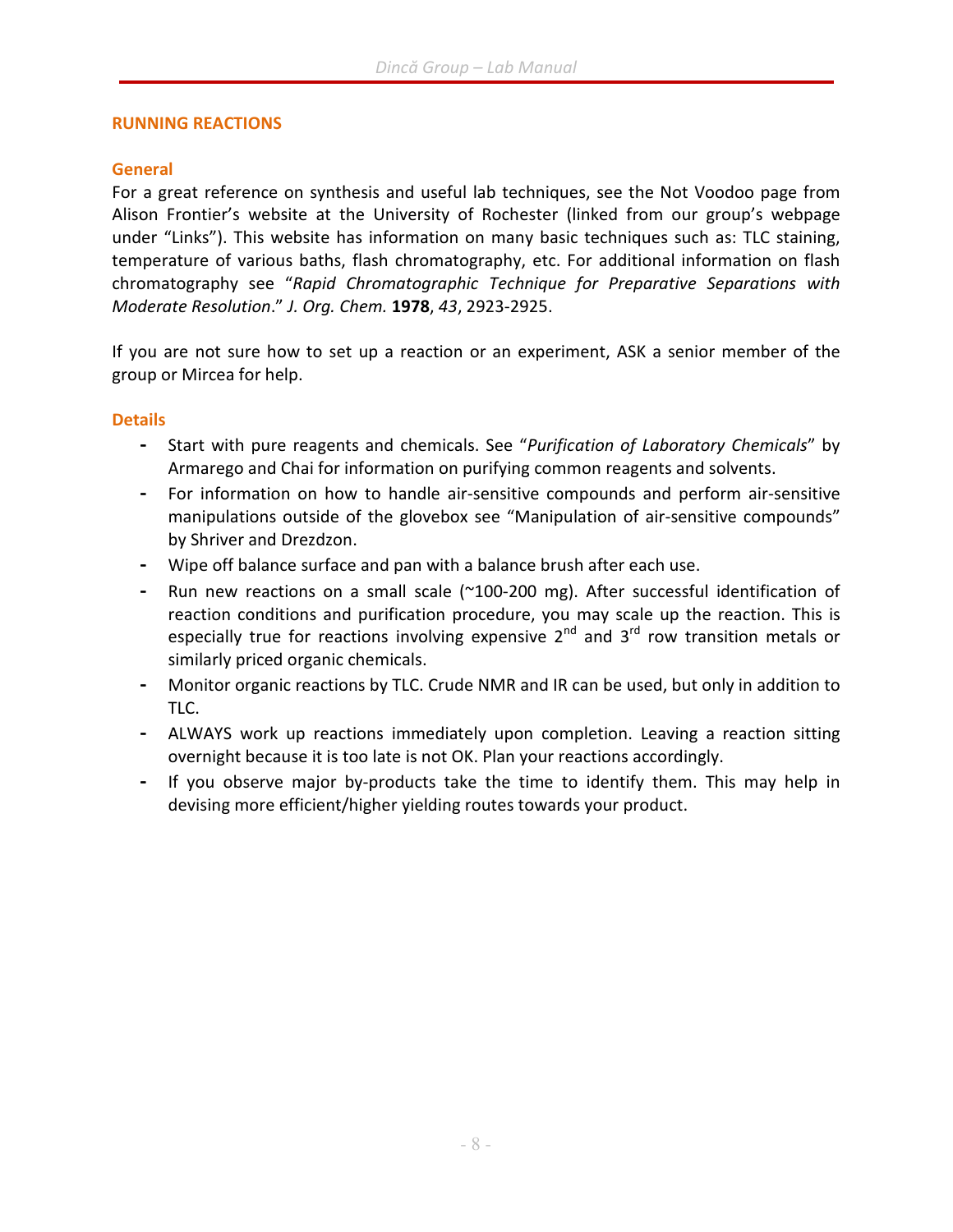#### Glove Box Usage

Glove boxes can be very useful if you know how to use them. They need careful maintenance. Always follow the rules. If you are not sure, ask!

The glove box is meant to provide the convenience for working under inert atmosphere, i.e. without  $O_2$  and  $H_2O$ . But before it can do it, you need to make sure you do not release even traces of  $O_2$  and H<sub>2</sub>O into the box. The general rule is that everything is bad for the glovebox. With a few exceptions, nothing goes into the glove boxes as it is.

Solvent scales:

I. Solvents compatible with the purification catalysts: Pentane, Hexane, Benzene, Toluene, Heptane, and other hydrocarbons.

II. Solvents bad to the catalysts: THF, Ether, DME, etc.

III. Solvents very bad to the catalysts: Methylene Chloride, Acetonitrile.

IV. Solvents extremely bad to the catalysts: Pyridine, Methanol, Chloroform, DMSO, DMF, Pyridine, volatile Sulfur-containing compounds.

V. Never use as solvents: acids, water etc.

1. The box can work under three modes: circulation (blower on), purging, or neither. Under circulation, the box atmosphere goes through the catalyst for purification. The box should be under the circulation mode when not in use and/or when only compatible solvents are being used. Switch the circulation off when you are working with solvents/vapors that are toxic to the catalysts, e.g., solvent II to IV. After that, purge the box to regenerate the atmosphere. Normally a 30-min purge is required. If you just used small amounts of THF and ether, then a 20 min purge is enough. Do not turn back to circulation without purging.

2. Every morning, before using the box, you should purge it for 15 min.

3. Regenerate the box every 3 months (depending on the performance) to reactivate the catalyst. Regenerate the activated carbon.

4. Do not leave anything open in the box for too long. Solution reactions running in vials should be capped.

5. If the box atmosphere contains other vapors, purge the box for 15 min before running a routine NMR, and 30 min before making samples for a very clean NMR.

6. Be careful of solvent contamination. If you are using ether, do not open a bottle of other solvents because you don't want those solvents to contain ether as well. Purge generously if you are concerned.

7. For big antechambers, evacuate/refill for 3 times, every time 15 min. For small antechambers, evacuate/refill for 3 times, every time 5 min. Exception can be made under special circumstances (e.g. transferring crystals), but use good judgement.

- ALWAYS use the log book to see the status of the antechambers
- Clean up after yourselves especially the balance and the hot plates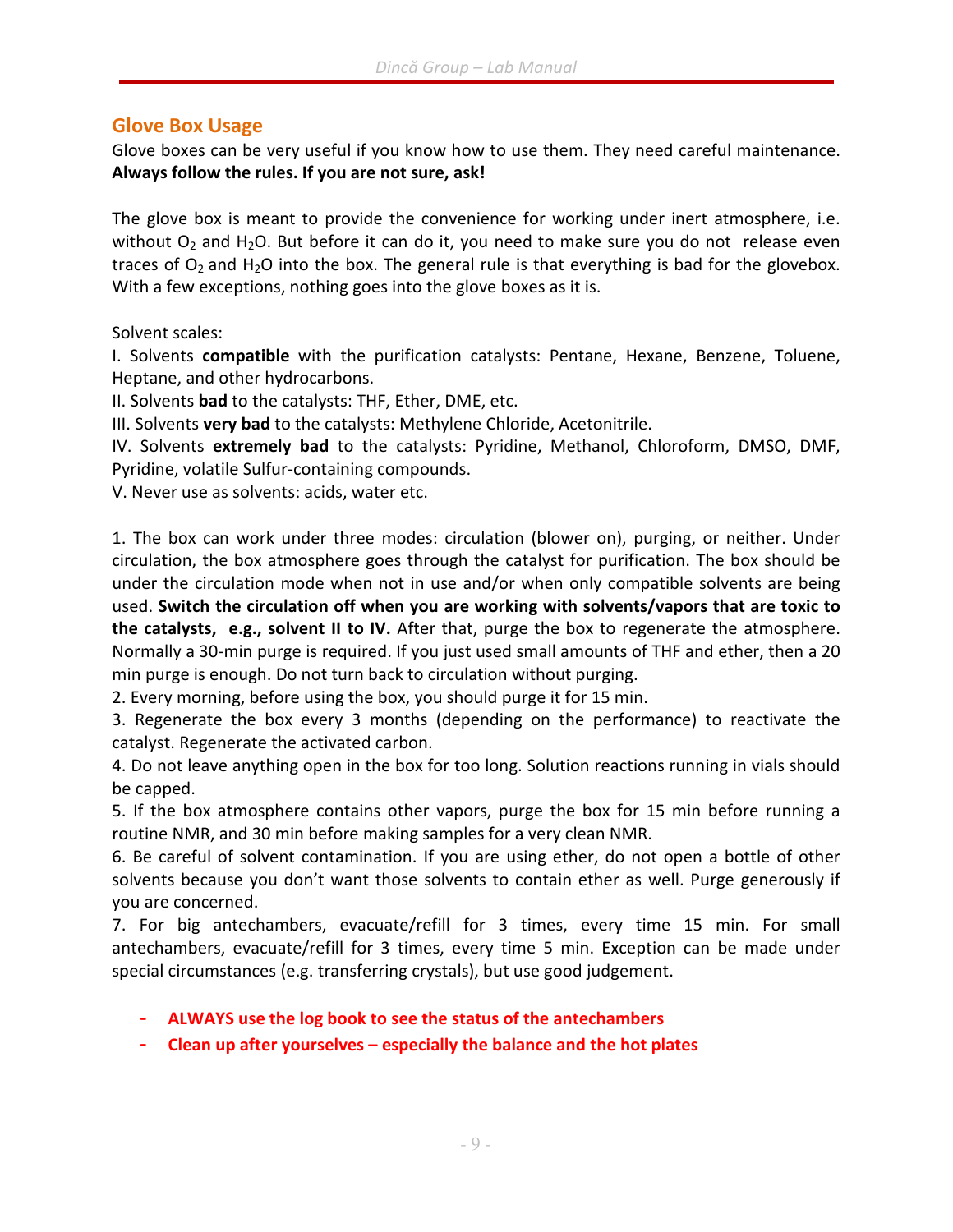### Schlenk Procedures — Using the Vacuum Line

Make sure that you never pump air in a cold trap. Oxygen will condense and explode! The Schlenk techniques are named for Schlenk, who investigated the complex structures and equilibria for common Grignard reagents in solution. These techniques have been modified and refined to deal with transition metal compounds that are sensitive to the components of normal air (dioxygen and water are typically the most problematic) and are thus also referred to as "Inert Atmosphere Techniques". Moderate to quite air-sensitive compounds are routinely manipulated by these procedures in modern laboratories. Extremely air sensitive or very volatile compounds, however, are not amenable to Schlenk techniques and are handled using "Vacuum Line Techniques".



#### I. Schlenk Techniques

The basic piece of equipment used in this project is the double manifold, or Schlenk line:

The designs of Schlenk lines vary in individual labs. At MIT, we are not allowed to use mercury bubblers, so we use silicon oil bubblers. A digital vacuum manometer can be used to monitor the vacuum. Inert gas (argon or nitrogen) is provided through the top manifold. The inert gas enters from a tank via the indicated stopcock and any over pressure exits through a oil bubbler (not shown). The vacuum manifolds in Mead are all connected to one main manifold, which is isolated from the oil pump by a liquid nitrogen trap (solvents degrade pump oil).

There are certain hazards associated with this apparatus. First of all, any time there is pressure or vacuum in use there is a possibility of **glassware failing due to fatigue**. Using the oil bubbler as an outlet for the over pressure of nitrogen greatly reduces the chance of explosion, but the risk of implosion is not as readily controllable. Even glassware that is in apparently good condition can fail under vacuum as small as that provided by a water aspirator  $-$  the probabilities increase somewhat on a vacuum manifold, especially when the apparatus is subjected to thermal shocks. Liquid nitrogen in an open dewar presents no hazards beyond frost bite, however, liquid  $N_2$  condenses  $O_2$  at reduced pressure. Should a vacuum trap cooled with liquid N<sub>2</sub> be left exposed to the air, O<sub>2</sub> will condense. Liquid O<sub>2</sub> is a deep blue color -- if you ever see a deep blue color in a trap, get Mircea immediately and follow his instructions. If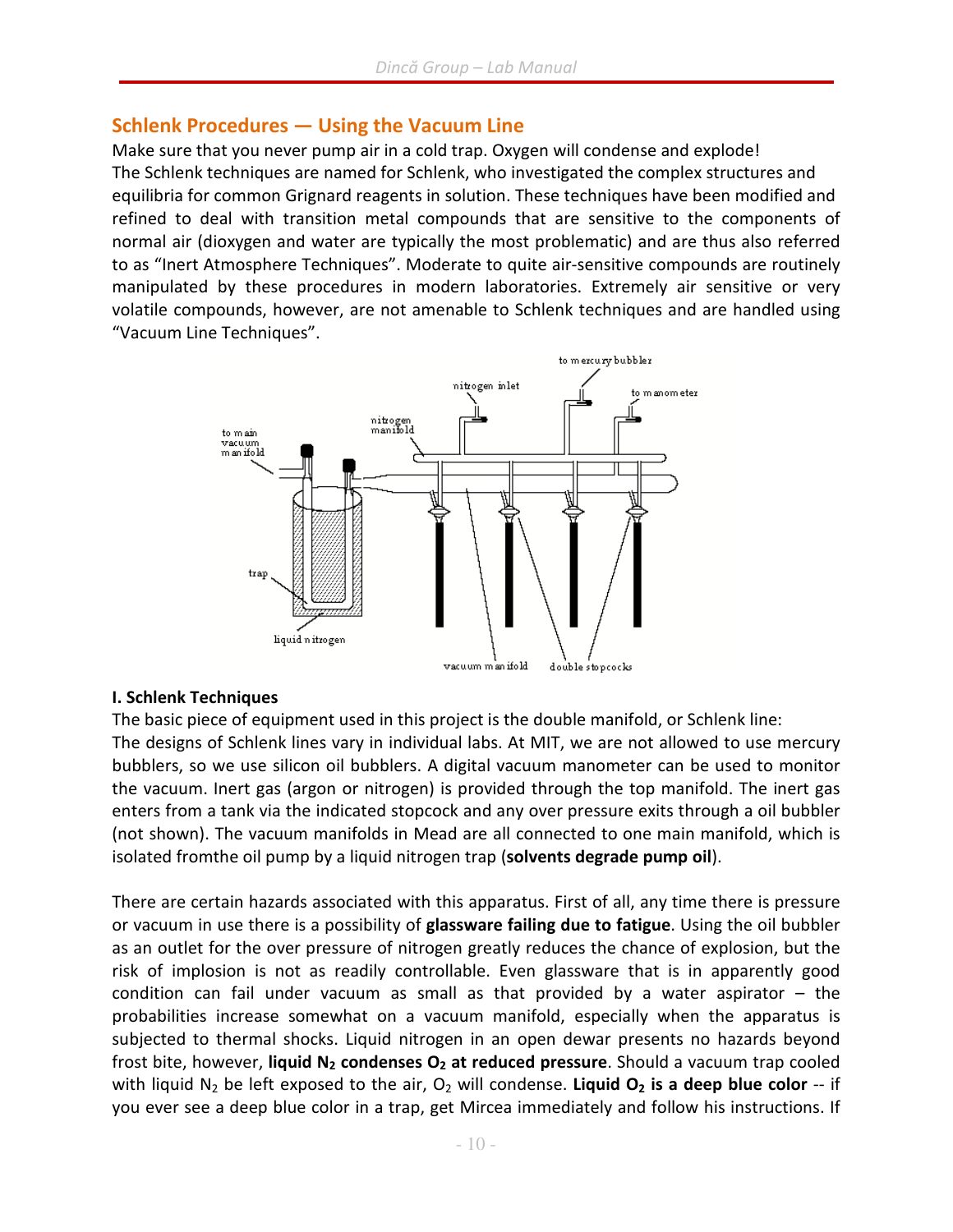Mircea is not available, a general advice is to keep the vacuum on the system to pump the trap, and slowly warm up the trap (e.g., leave the trap on but not add more liquid  $N_2$ ).

LIQUID OXYGEN IN THE PRESENCE OF ORGANIC SOLVENTS PRESENTS AN EXTREME EXPLOSION HAZARD. You should always assume there are trace organic solvents in the trap.

#### II. PROCEDURE for working on the Schlenk Line:

#### 1.1 Set-up

- 1.1.1 Always wear safety glasses whenever working in the hood area!
- **1.1.2** Examine vacuum manifold to insure that it ready to be evacuated
	- 1.1.2.1 Turn stopcocks to the horizontal position.

**1.1.2.2** The liquid trap {looks like a giant glass finger} is empty and securely clamped in place.

**1.1.3** Turn on vacuum pump with the switch located near the motor of the pump **1.1.3.1** Pump should become quiet within minutes indicating that there are no significant leaks

- 1.1.4 Connect the vacuum to the Schlenk line. This can be done by opening the corresponding stopcocks.
- **1.1.5** (optional) Check that the vacuum line is functioning correctly.

1.1.5.1 Test vacuum by placing thumb over one of the hoses descending from the manifold

**1.1.5.2** Rotate the corresponding stopcock 90° CW such that the vacuum line is connected to your manifold.

1.1.5.3 Return stopcock to the starting position by rotating 90° CCW

**1.1.6** Fill the Dewar with a small amount of Liquid  $N_2$  (20%). Place the Dewar under vacuum trap. Adjust lab jack to appropriate height. Fill the trap with liquid  $N_2$ .

**1.1.6.1** The Dewar is made of glass and is under vacuum. It will implode violently if the glass is shattered. Handle with care

**1.1.6.2** Liquid  $N_2$  is a cryogenic coolant and will cause burns to the skin if handled with bare hands

#### 1.1.7 The vacuum line is now ready to be used.

#### 1.2 Shut Down

**1.2.1** Always wear safety glasses whenever working in the hood area!

1.2.2 Disconnect the pump from the manifold by turning off a connection (if your vacuum line has one) or by turning off the vacuum pump. This is very important because we do not want to have the vacuum on while opening the Schlenk line to the air, or else we will condense liquid  $O<sub>2</sub>$ !

**1.2.3** Open one of the stopcocks to relieve the vacuum in the line by rotating 90° CW and connect the Schlenk line to air. Valve can be left in the open position

1.2.4 Carefully lower the lab jack in order to remove the Dewar.

**1.2.5** Remove the trap. **DO NOT** add the contents of the Trap to a waste container unless it is > 0°C

1.2.6 Vacuum trap can then be left in the hood to dry.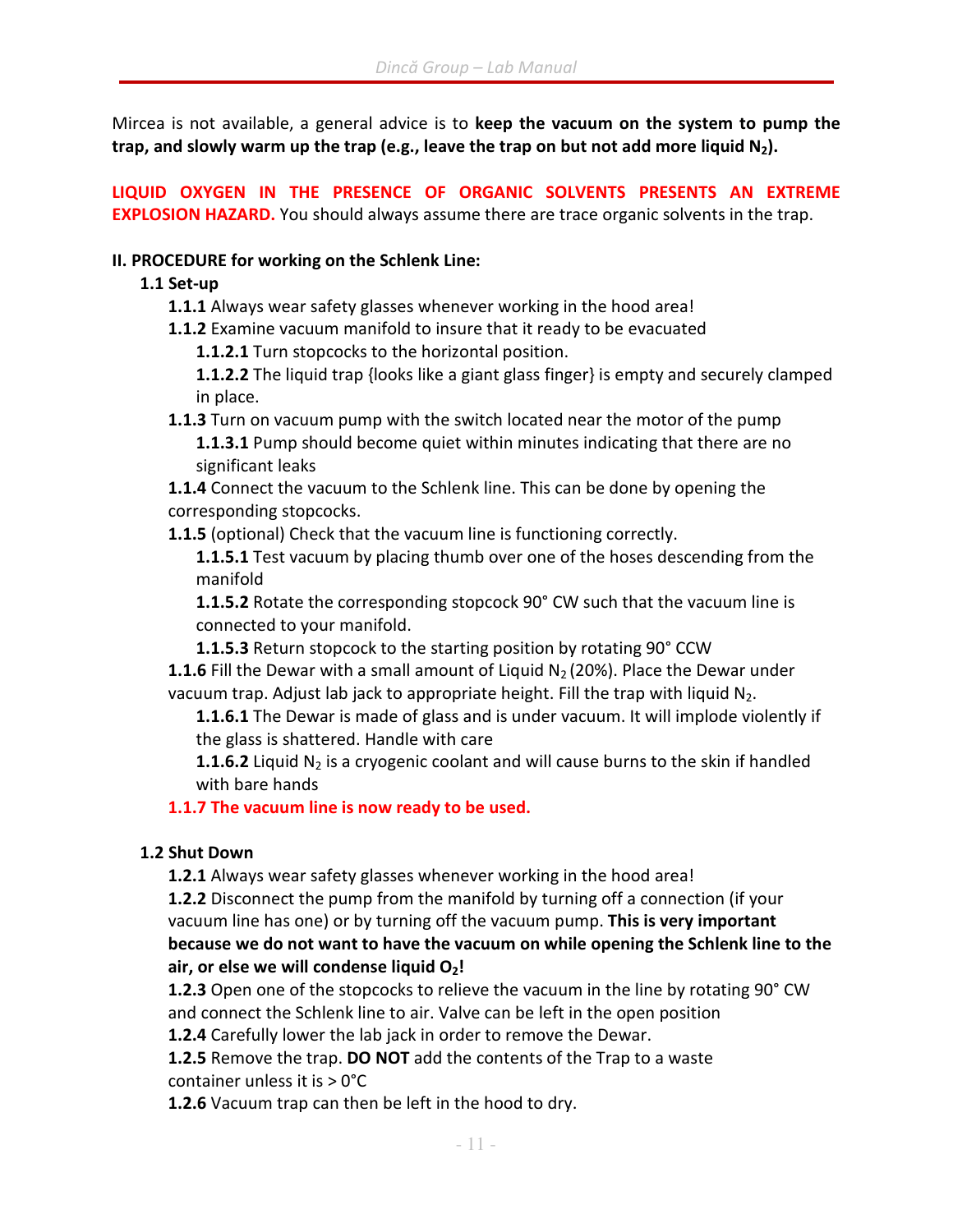Vacuum Glassware (Schlenkware) is made with a side arm for evacuation of the apparatus and for the entering inert gas used to flush the apparatus. Vacuum Grease should be used when assembling an apparatus for use on the double manifold. Grease should be removed using pentane, hexane, or petroleum ether, kimwipes, pipe cleaners and a pair of forceps.

A septum (plural "septa") is a stopper with a thin section in the middle to allow transfer of liquids in and out of the vessel with needles. Septa should always be folded down and wired when in use. Never pump down on a septum capped flask-- always use ground glass stoppers. Septa do not hold vacuum very well, even when they have not been pierced, and are best used only with a positive pressure of  $N_2$ .

Exchanging a ground glass stopper for a septum or vice versa, requires a moderately strong flow of  $N_2$ . Pump/fill cycles are used to establish an inert atmosphere in a vessel. The vessel is sealed, but attached to the line via pressure tubing. The vessel is evacuated by opening the double stopcock so that the vacuum manifold and the hose are connected, then filled with argon by moving the stopcock until the argon manifold and the hose are connected. The argon flow should be monitored via the bubbler during this procedure. For best results, pump/fill cycles should be repeated three times.

A cannula is a long double ended needle. It is used to transfer liquids from one vessel to another. Cannulas should be kept in the oven, and purged with  $N_2$ while still warm. The other end of the cannula is inserted into the receiving flask, and the stopcock closed so that the only flow of dinitrogen is through the cannula. A needle is placed in the receiving septum to vent, and the



cannula is pushed into the liquid to be transferred. Do not transfer liquids through a cannula with vacuum -- the interface of the septum and needle will leak air.

A cannula filter is a long needle with a piece of filter paper tightly wired onto a lipped glass attachment at one end. These can also be made from plain cannulas.

Syringes are used to transfer liquids without exposing them to air, but unlike a cannula, a flow of  $N<sub>2</sub>$  is not required. An inert atmosphere should be established in a syringe by repeatedly drawing  $N_2$  into the syringe and expelling it. Do not pull hard on a syringe to create a vacuum  $$ the syringe will leak. Allow the positive pressure of the  $N_2$  flow to push the barrel out. By the same token, beware that the barrel is not forced all the way out of the syringe and broken. If the compounds in question are water sensitive, the syringe should be dried in the oven and cooled in a desiccator.

For more info on air-sensitive techniques: Shriver, D. F. The Manipulation of Air-Sensitive Compounds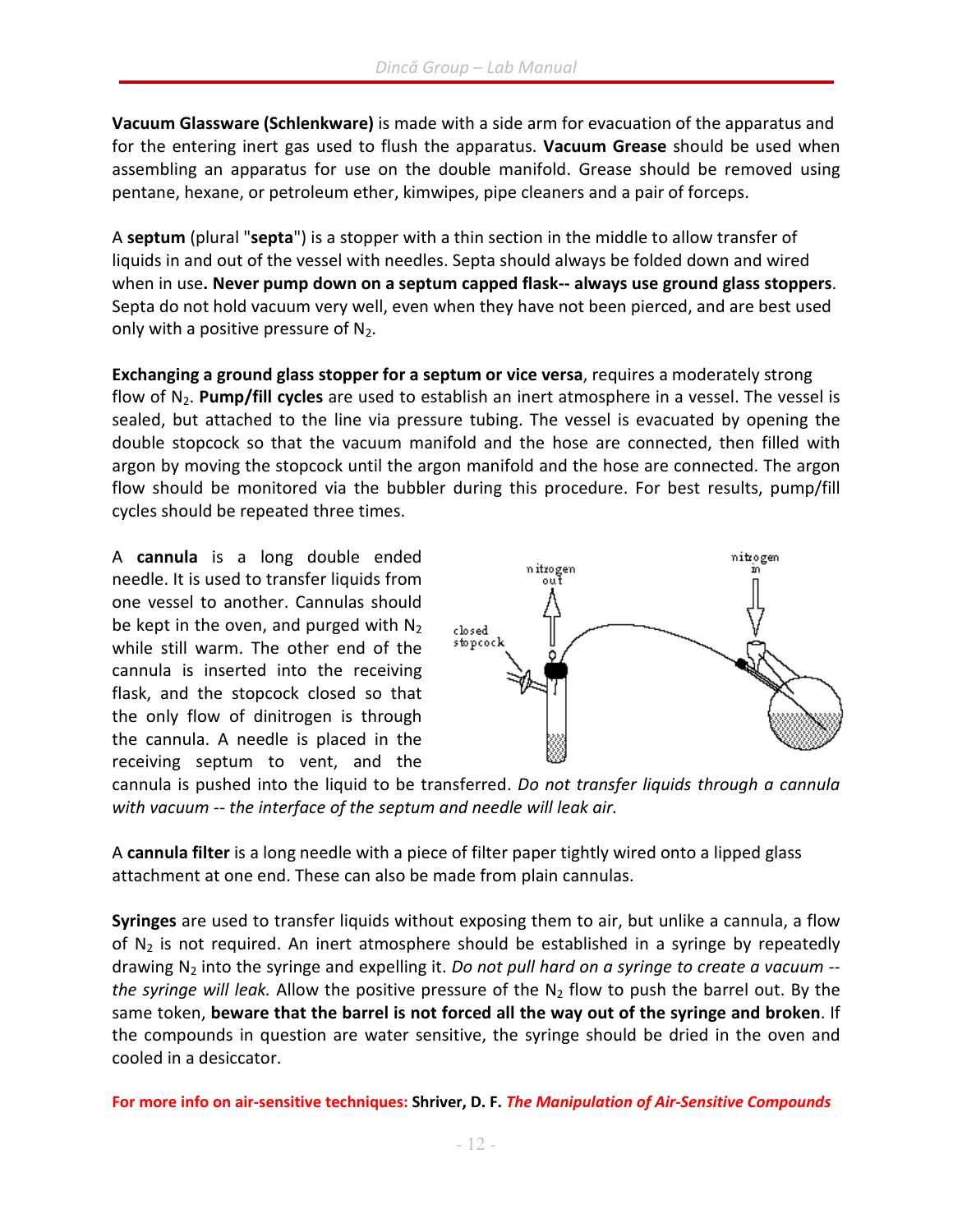### SPECIFIC BATH TEMPERATURES

| common baths in red |  |  |
|---------------------|--|--|
|                     |  |  |

| Bath temperature / °C | <b>Bath Composition</b>                  |  |
|-----------------------|------------------------------------------|--|
| 13                    | p-Xylene/CO <sub>2</sub> (s)             |  |
| 12                    | Dioxane/CO <sub>2</sub> (s)              |  |
| 6                     | Cyclohexane/CO <sub>2</sub> (s)          |  |
| 5                     | Benzene/CO <sub>2</sub> (s)              |  |
| $\overline{2}$        | Formamide/ $CO2(s)$                      |  |
| $\Omega$              | Crushed Ice                              |  |
| $-5 \rightarrow -20$  | Ice/Salt                                 |  |
| $-10.5$               | Ethylene Glycol/CO <sub>2</sub> (s)      |  |
| $-12$                 | Cycloheptane/CO <sub>2</sub> (s)         |  |
| $-15$                 | Benzyl alcohol/CO <sub>2</sub> (s)       |  |
| $-22$                 | Tetrachloroethylene/CO <sub>2</sub> (s)  |  |
| $-22.8$               | Carbon Tetrachloride/CO <sub>2</sub> (s) |  |
| $-25$                 | 1,3-Dichlorobenezene/CO <sub>2</sub> (s) |  |
| $-29$                 | o-Xylene/CO <sub>2</sub> (s)             |  |
| $-32$                 | $m$ -Toluidine/CO <sub>2</sub> (s)       |  |
| $-41$                 | Acetonitrile/CO <sub>2</sub> (s)         |  |
| $-42$                 | Pyridine/ $CO2(s)$                       |  |
| $-47$                 | $m$ -Xylene/CO <sub>2</sub> (s)          |  |
| $-56$                 | n-Octane/CO <sub>2</sub> (s)             |  |
| $-60$                 | Isopropyl Ether/CO <sub>2</sub> (s)      |  |
| $-77$                 | Acetone/CO <sub>2</sub> (s)              |  |
| $-77$                 | Butyl Acetate/CO <sub>2</sub> (s)        |  |
| $-83$                 | Propyl Amine/CO <sub>2</sub> (s)         |  |
| $-83.6$               | Ethyl Acetate/Liq N <sub>2</sub>         |  |
| $-89$                 | n-Butanol/Liq N <sub>2</sub>             |  |
| $-94$                 | Hexane/Liq $N_2$                         |  |
| $-94.6$               | <b>Acetone/Liq N2</b>                    |  |
| $-95.1$               | Toluene/Liq N <sub>2</sub>               |  |
| $-98$                 | Methanol/Liq N <sub>2</sub>              |  |
| $-100$                | Ethyl Ether/CO <sub>2</sub> (s)          |  |
| $-104$                | Cyclohexane/Liq N <sub>2</sub>           |  |
| $-116$                | Ethanol/Liq N <sub>2</sub>               |  |
| $-116$                | Ethyl Ether/Liq N2                       |  |
| $-131$                | n-Pentane/LiqN <sub>2</sub>              |  |
| $-160$                | Isopentane/Liq N <sub>2</sub>            |  |
| $-196$                | Liq $N_2$                                |  |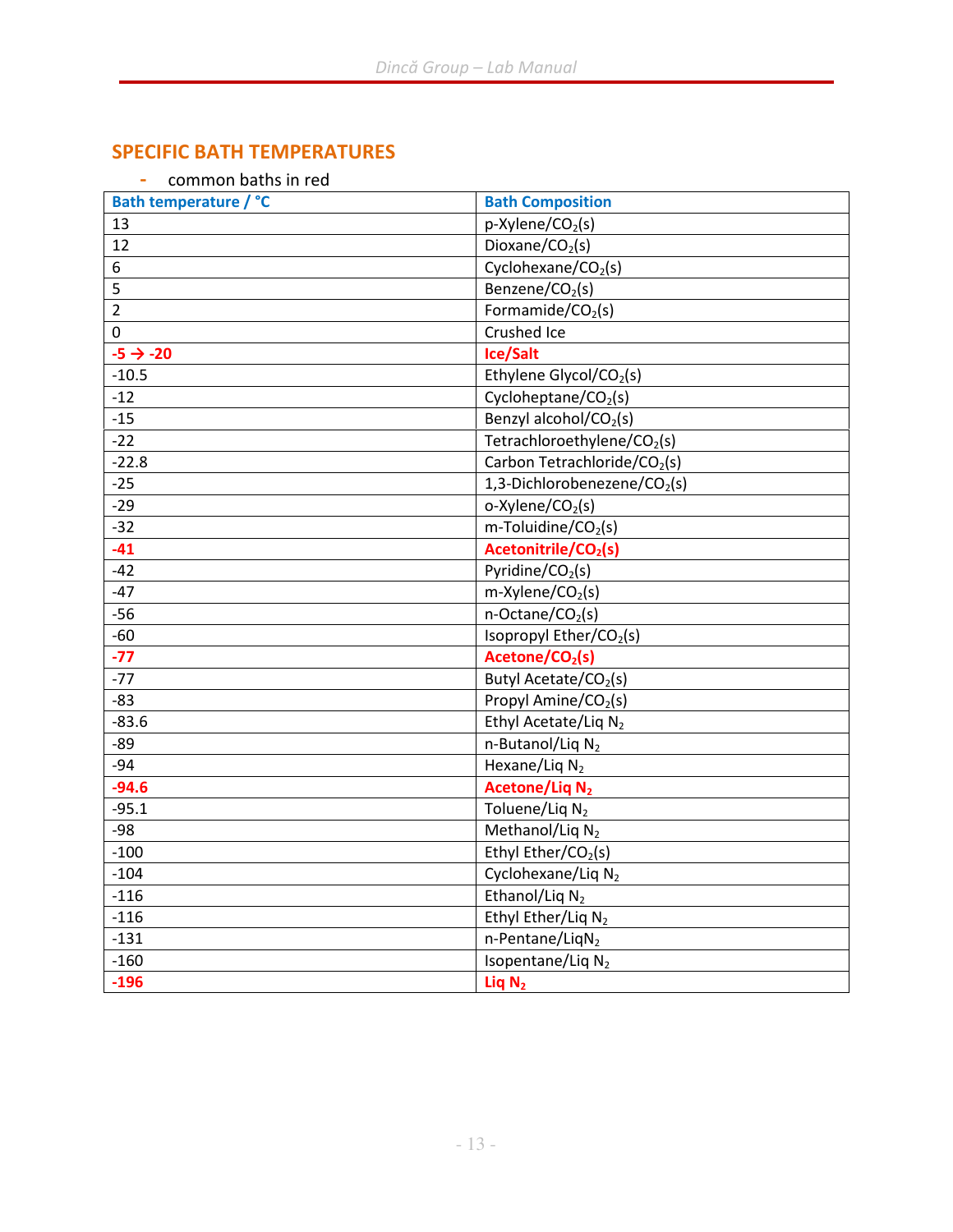### NMR SPECTROSCOPY

- Always check solubility in regular solvents before deciding on a Deuterated solvent.
- Do not process data on the spectrometer computers. Use dedicated computers for data processing to avoid unnecessary charges for spectrometer time.
- Print your spectrum (to be filed in your hard-copy folder) and save the electronic file for future use.
- Your spectrum title should ALWAYS start with the experiment number, followed by a description of your choice (e.g. MD1 125 Ligand1 – column fraction 2)
- Printing: be consistent with your choice of ppm range. A good range is usually 0-10 ppm. Use the same page for zoomed-in ranges and print them as insets to the full range spectrum.
- mystery peaks in your NMR spectrum are often solvents consult "NMR Chemical Shifts of Common Laboratory Solvents as Trace Impurities" J. Org. Chem. 1997, 62, 7512-7515.
- Always take NMR's of your starting compounds and use the same solvent to compare peaks/identify potential starting material as impurity.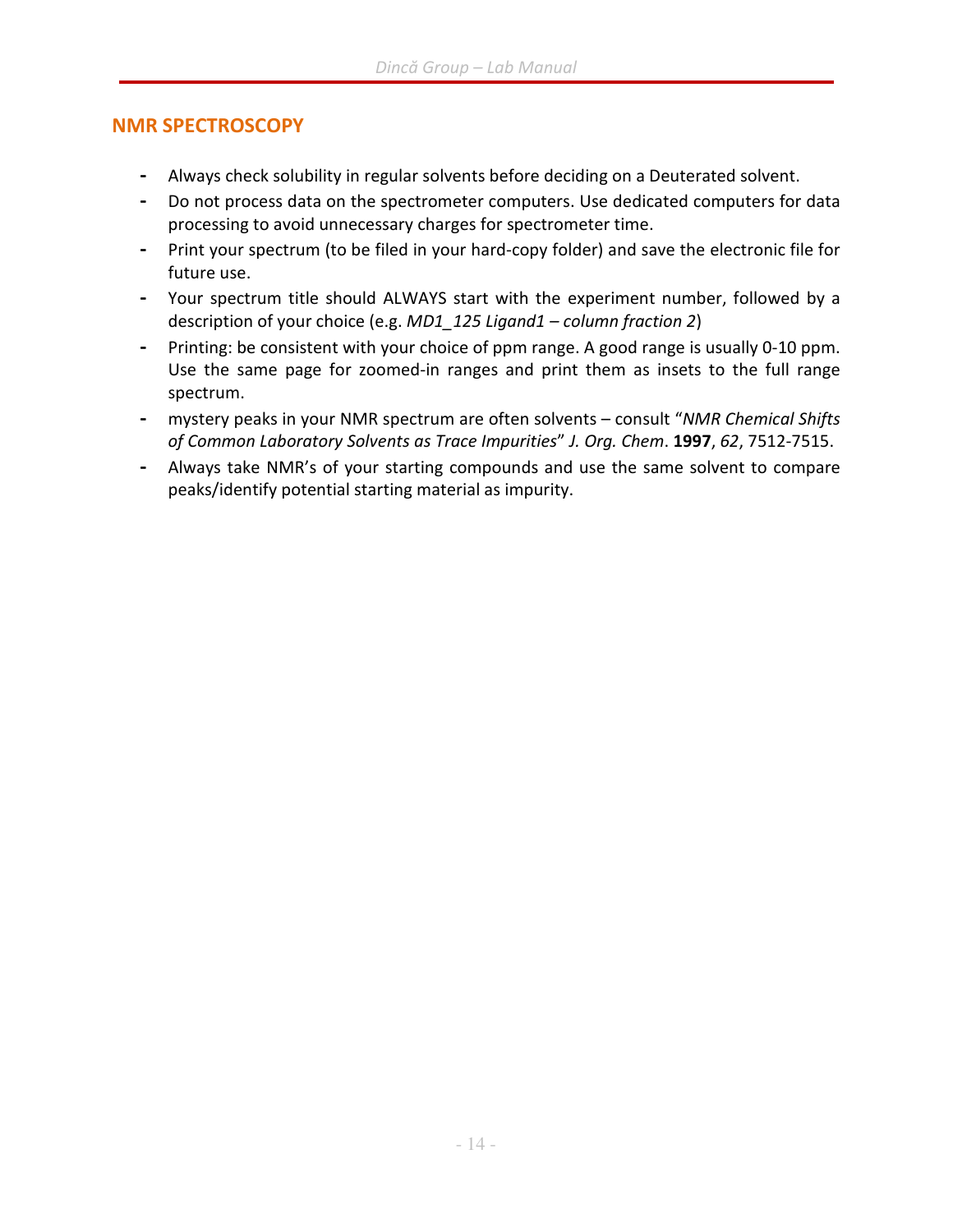#### FINSHING AN EXPERIMENT

#### **General**

- Put all chemicals back into their designated locations in the chemical storage area
- If you used up a chemical inform the person in charge of the chemical inventory to update it.
- Important: if you find that a chemical is bad, do not put it back inform the person in charge of the inventory and discard it.
- Put all single-use needles in a sharps container.
- clean and DRY all reusable needles and syringes immediately after usage or once the experiment is done. Otherwise, they will corrode and may need to be discarded. Never dry glass syringes with the plunger in the syringe. This is generally true for any groundglass joints. They should always be dried disassembled.
- Dispose of all waste in the appropriate Satellite Accumulation Areas

#### Storing home-made chemicals

- For air-stable products, store them in capped scintillation vials. For air- or moisturesensitive compounds, store them in the glove box or in vacuum-sealed Pyrex ampules (contact a senior member or Mircea if you have never sealed an ampule).
- Label vials and/or ampules with a white paper label reinforced with clear tape. NO SHARPIES. Each label should have Experiment number and molecular structure. For more complicated compounds, molecular formula will suffice.
- Each screw cap should have the experiment number and, if possible, the molecular formula/structure for the compound.

#### **Glassware**

Clean all glassware pertaining to that experiment, including filtration flasks, etc. If you have crap and you know it is crap, discard it. Laboratory glassware will not be used for storing chemicals. If glassware is broken, make sure it cannot be salvaged before discarding it. If it can be salvaged, put it in a box and when more accumulates, contact the glassblower (Ed  $-781$ -829-0967) to submit a repair order. Make sure it is worth repairing the glassware (i.e. it is not one of the hundreds of r.b.'s or erlenmeyer's we have in lab).

#### NMR tubes

If you know you will not take the same spectrum again (almost always the case), clean your NMR tubes as soon as you have used them, or at the very least at the end of the week. Do not let used NMR tubes go dry because of solvent evaporation, they will be difficult to clean.

#### Rotavap use

Empty the collection flask and clean the bump trap after each use. The person coming after you will not know what solvent you used and will not know how to discard it safely. If the glass tube connecting the trap to the collection bulb is dirty, disconnect it and clean it.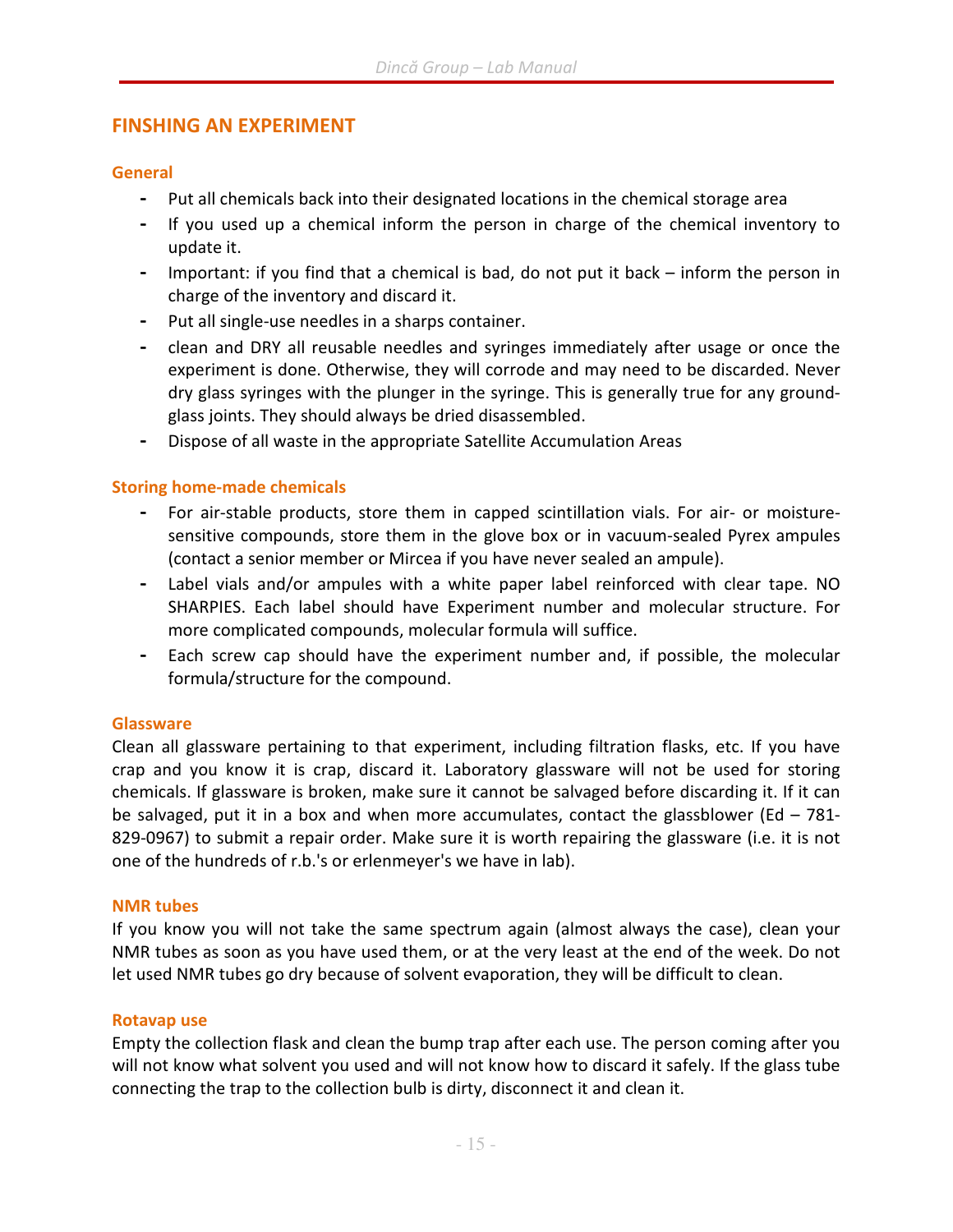#### WEEKLY CLEANUP DUTIES

- Clean your bench and hood space area of any clutter, dirty glassware, needles, filter paper, mysterious powders and stains, dust, etc.
- If you have taken notes on pieces of paper (which you should NEVER do), transcribe them into your notebooks with the appropriate time stamp.
- Dispose of all cardboard boxes and other packing material that clutters the floor.
- Clean your hotplates thoroughly of any oil or chemical spills. If necessary, change the Al foil covering the ceramic top.
- Return chemicals to the chemical storage area (see above).
- You MUST change your vacuum pump oil every 3 months, or every month if you use your Schlenk line heavily. Use only TKO-19 Ultra Oil from Kurt J. Lesker Company.

### ORDERING CHEMICALS

- 1) Determine necessary purity. Do you need the fifth 9 digit? Otherwise, 99.5% is MUCH cheaper than 99.999%.
- 2) Check our own chemical storage room and electronic group inventory to see if we have it (get a ChemTracker account for this).
- 3) Check other groups' inventories through ChemTracker, especially under Surplus. If other groups have the chemical, see if we can reasonably borrow some.
- 4) If 2 and 3 fail, get prices using SciFinder from at least 2 vendors (do not go directly to Aldrich E-cat, this is often the most expensive option). Lancaster(Acros?), CityChemical (Wako) , and TCI America are often good options.
- 5) If you are buying multiple chemicals, see if a single vendor sells them all and if the price makes sense (cheaper shipping).
- 6) Once you have determined the best source, add it to the items to be ordered that day (white board) and the person in charge of ordering will take care of ordering at the end of the day. Make sure to include:
	- a. Vendor
	- b. CAS Number and Chemical name (person ordering will use CAS to verify)
	- c. Vendor Catalogue Number
	- d. Quantity
	- e. Price/item
- 7) Once you receive a chemical, it is your responsibility to update the group inventory in ChemTracker.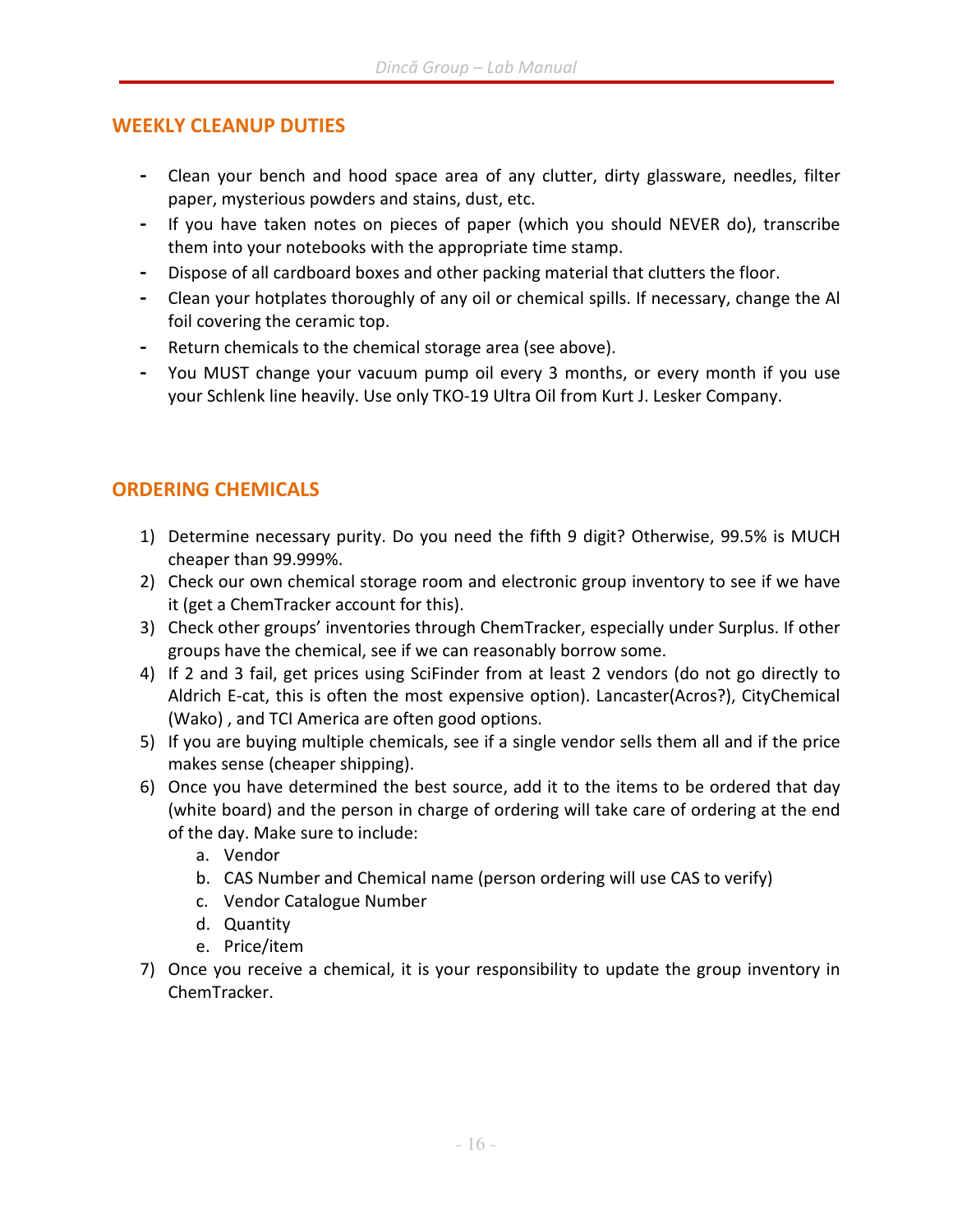#### GROUP FUNCTIONS

#### Group Meetings

Group meetings will be weekly formal presentations (Powerpoint or equivalent) and will take place on Thursdays at 5 PM unless otherwise noted, according to the schedule on the group website.

#### Literature Group Meetings

Students may choose either: 1) a significant recent paper of interest – group critique; 2) a topic to be discussed by the group (if this is chosen, have the topic approved by Mircea) – the topic cannot be too general; 3) a new research proposal that deviates from a student's designated project, and hence merits discussion in a group setting.

#### Vacation Time

Group members should inform Mircea about planned vacations at least two weeks in advance and should provide contact information while away.

#### Keeping up with Literature

Everyone should set-up an RSS feed (or have an equivalent system) that will allow them to keep up with literature daily, or at least weekly. Several hours per week could be dedicated to this activity. You should read both general science and chemistry journals, to gain breadth, and project specific journals, to gain depth. Suggestions:

Science – weekly **Example 20** Science – weekly Proc. Nat. Acad. Sci. USA - monthly Angew. Chem. Int. Ed. - weekly

Nature Materials – monthly

J. Am. Chem. Soc. – weekly extended the Chemical Communications – weekly Inorg. Chem. – weekly **Example 20** Chemical Society Reviews – monthly Chem. Mater. - weekly and the control of Dalton Transactions Accounts of Chemical Research – monthly

Chemistry – A European Journal Nature Publishing Group **Advanced Materials – weekly** Nature – weekly Advanced Functional Materials – weekly Nature Chemistry – monthly European Journal of Inorganic Chemistry

#### Royal Society of Chemistry Publications

ACS Publications Chemical Science – weekly Chemical Reviews – monthly Energy and Environmental Science – monthly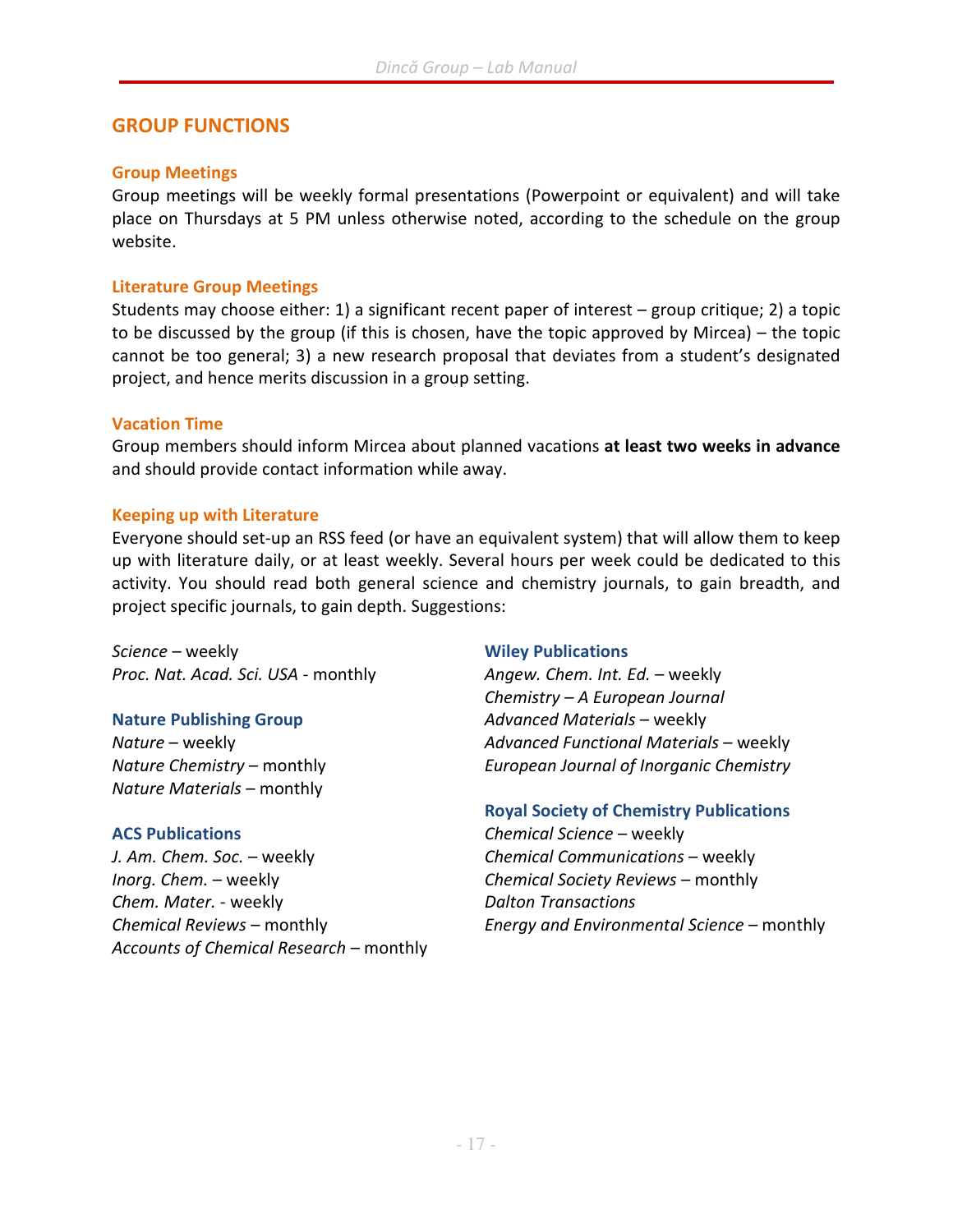### INDIVIDUAL INSTRUMENT USES (see Schlenk and Glove Box Usage as well)

Never use an instrument before being trained by person in charge or a senior member! Consult instrument manuals or home-written SOP's even after you've been trained.

#### **Balances**

- Clean balances after each use using the balance brush. This is very important because chemicals will corrode the weighing pan and can also contaminate other users' reactions.

#### Agilent UV-Vis Diode Array

- Wait for lamp to warm up for collecting stable spectra
- Turn lamp off when you are done to lengthen the lifetime of the lamp!

#### Ultrasonic bath

- Only use distilled water to refill the bath and never use the bath unless water is at required level. Never use tap water for the sonicator!
- If you drop any solution in the bath, empty it, clean it, and refill the bath to required level

#### Rotavap

- Clean traps when you are done and only use clean traps. Garbage in trap = garbage in your reaction!
- Only use distilled water to fill the bath. Never use tap water!

#### Vacuum Oven

- Do not dry compounds that sublime. If you do so by mistake, unplug the oven, wait for it to cool down and thoroughly clean the inside surface with water and acetone.

#### Tools

- Return all tools to the tool drawer once you are done using them.

#### Potentiostat(s)

- always polish your electrodes before doing any e-chem.
- do not mix the Al2O3 polishing powders cross-contamination will make them unusable. Do not use the same polishing surface for polishing powders of different mesh.
- make sure there are no air bubbles in your reference electrode.

#### Sorption Analyzer

make sure that the solvent traps are full of liquid nitrogen before starting an analysis/degas sequence.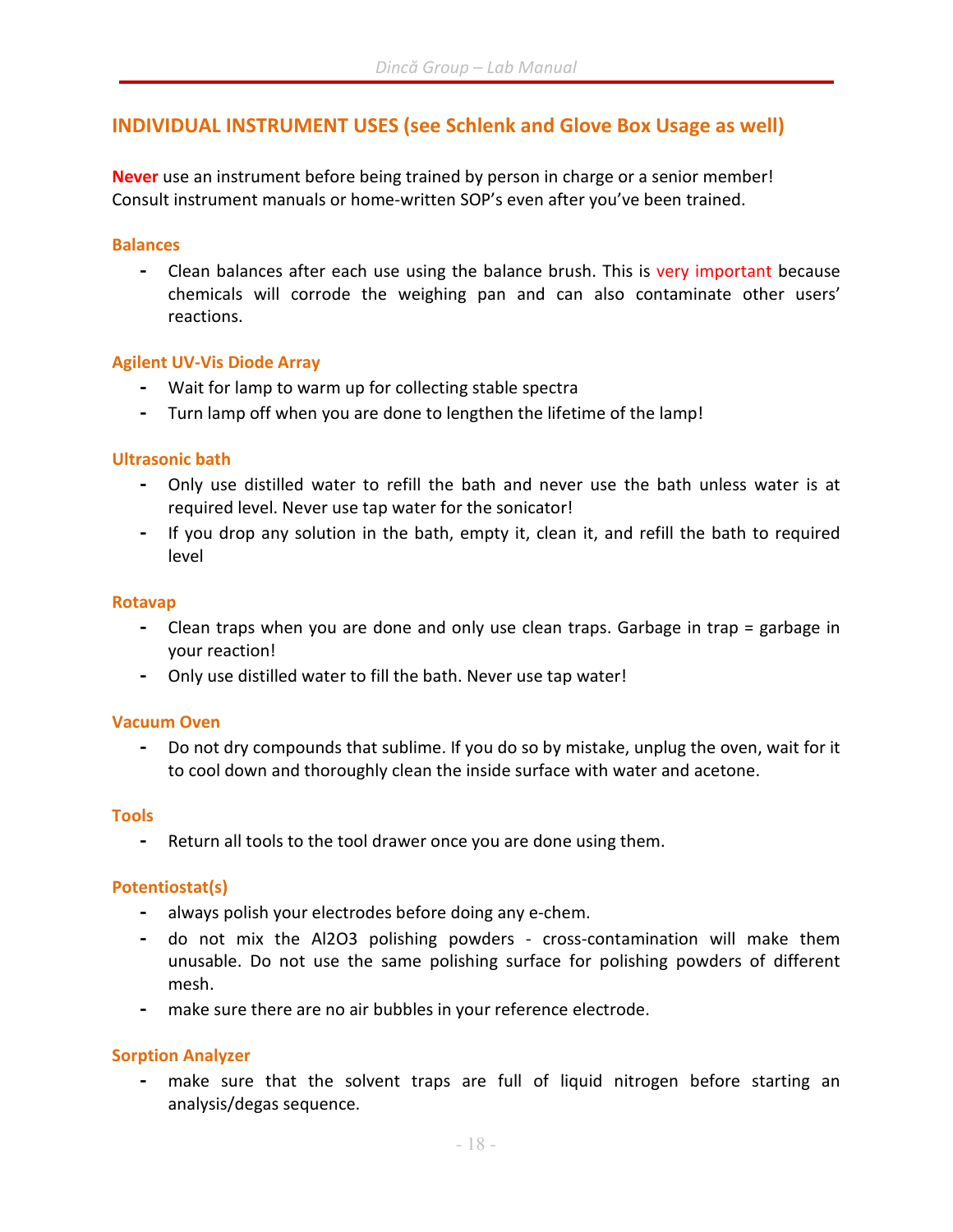- thoroughly inspect the O-rings of the Transeal and for the sample tubes for cracks each time you perform an analysis/degas.
- make sure that you are not ruining someone else's sample by putting yours on the same vacuum line as theirs.

#### Bruker X-ray Diffractometer

- under no circumstances should you touch the instrument if you have not taken the Xray safety class.
- Carl must observe you collecting a set of data before getting checked out.
- if anything does not seem to be right with the diffractometer, DO NOT attempt to solve the problem yourself. Contact Carl about it.

#### Vacuum Pumps

- NEVER turn a vacuum pump on without knowing that there is oil or not.
- change your vacuum pump oil once a month if you are using your Schlenk line often, or as needed if use is more infrequent. Use only TKO-19 Ultra vacuum pump oil.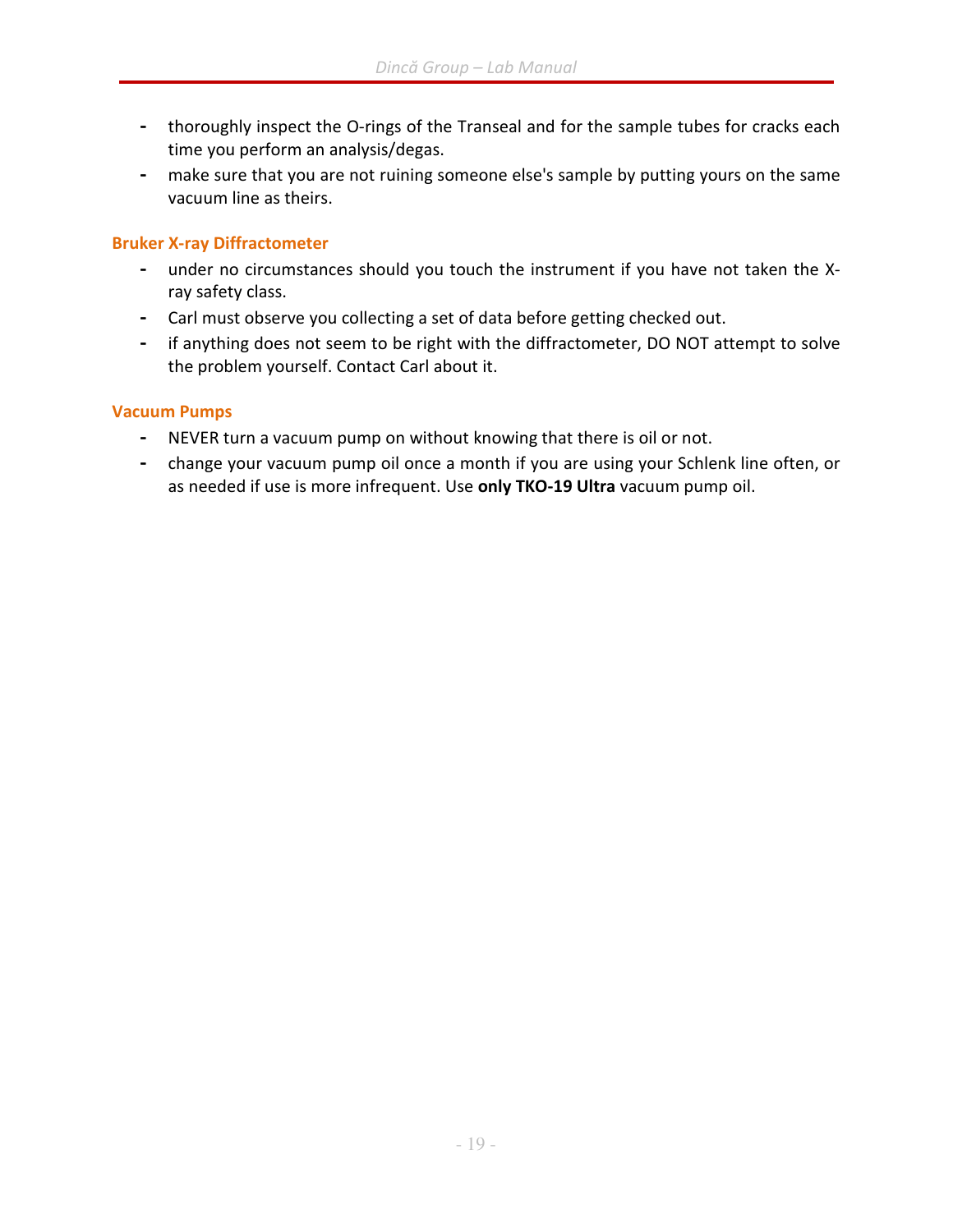#### GROUP JOBS

The following guidelines are for regular maintenance only. If you make a mess, you clean up yourself, you do not wait for the designated member in charge of the instrument to clean up.

#### Glove boxes

- Regenerate catalyst every 4 months or more frequently if necessary consult manual for doing this properly
- Regenerate solvent trapping system every 4 months or more frequently if necessary consult manual on how to do this properly
- Order nitrogen for the box as needed
- Change pump oil (both box pump and filtration pump) once a month.
- Keep an eye for clutter and unlabeled samples. Warn people of this once, then discard them.
- The person in charge of the box is not in charge of supplies! Whoever used up the last item (pipettes, vials, solvents, kimwipes, etc) should refill them. See above.

#### Potentiostats and other Electrochemical Equipment

- Make sure potentiostat/s and other electrochemistry instruments is/are operational and that reference electrodes are in good condition.
- Keep polishing supplies in order and train people on using the polishing kit properly.

#### UV-Vis

- Train new users on the UV-Vis
- Keep an eye on the lamp and make sure it is off when not in use
- Make sure files are being stored in user folder, not on desktop. Warn once, then delete files from unauthorized storing folders.

#### Rotavap

- Train new users
- Refill water if needed
- Clean dry ice finger once a month (dirt accumulates from dry ice)

#### Chemical Inventory

- Train new users on ChemTracker
- Make sure inventory is up to date (especially with used-up chemicals)

#### **Balances**

- Check that balances are clean every week. If weighing pan needs to be cleaned, turn balance off, then take out weighing pan and clean it thoroughly. Never clean the pan while balance is on or directly on the balance.
- Replenish weighing paper as needed.